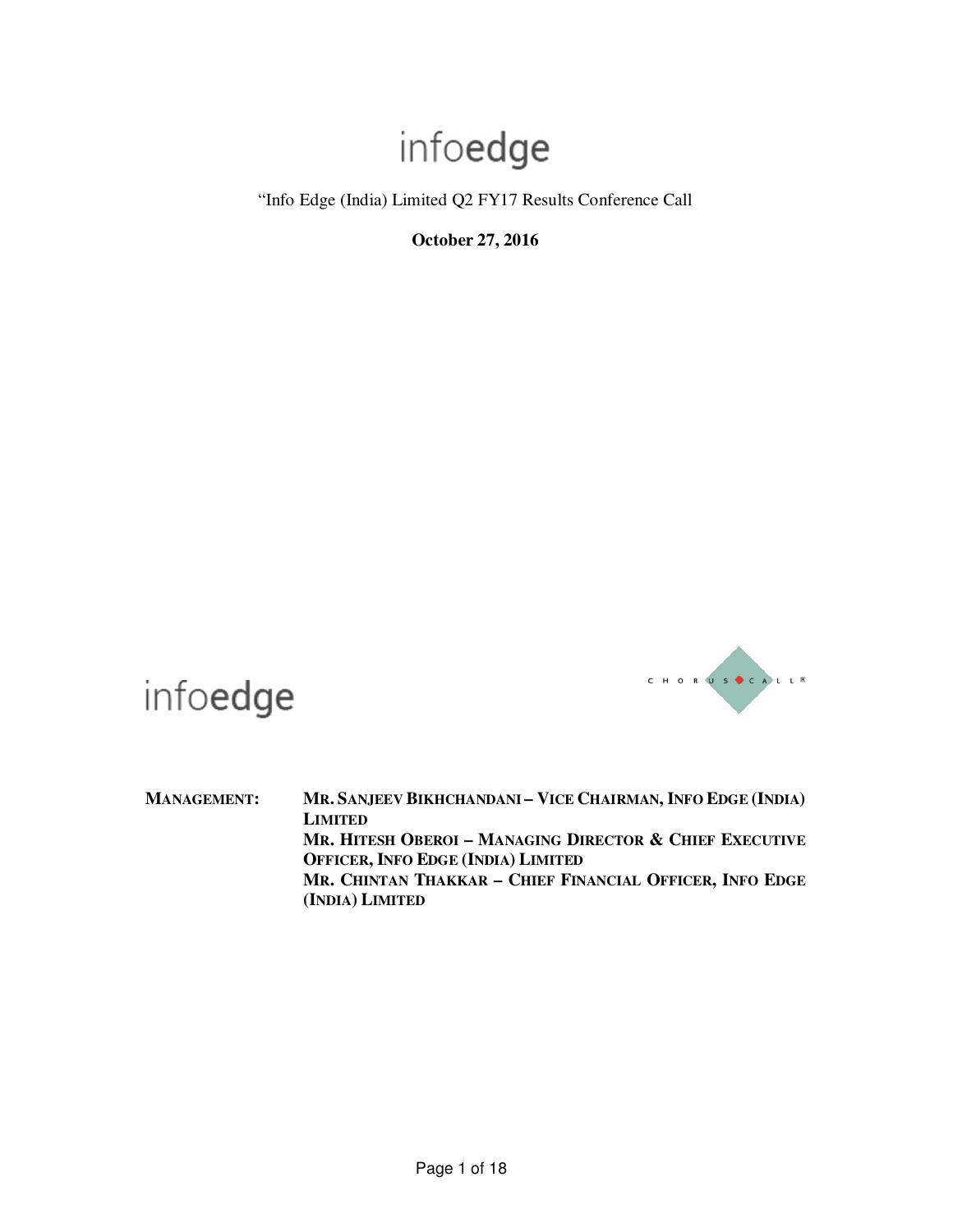- **Moderator:** Ladies and Gentlemen, Good Day and Welcome to the Info Edge Limited Q2 FY-'17 Result Conference Call. Joining with us on the call today are Mr. Hitesh Oberoi -- Managing Director and CEO; Mr. Chintan Thakkar – CFO; and Mr. Sanjeev Bikhchandani -- Vice Chairman. As a reminder, all participant lines will be in the listen-only mode and there will be an opportunity for you to ask questions after the presentation concludes. Should you need assistance during the conference call, please signal an operator by pressing '\*' then '0' on your touchtone telephone. Please note that this conference is being recorded. I now hand the conference over to Mr. Hitesh Oberoi. Thank you and over to you sir.
- **Hitesh Oberoi:** Thank you. Good Evening, Everyone and Welcome to our Q2 Results Conference Call. We will first take you through the quarterly financial performance of the company, then we will cover each business in more detail and in the end we will be happy to take questions.

We would like to mention that like in Q1, the Q2 numbers reported to the stock exchanges are based on the new Indian accounting standards. In this call, however, we will discuss numbers based on the previous Indian GAAP. The unaudited financial statements file uploaded on our site for Q2 contains reconciliation between the Indian Accounting Standards and the previous Indian GAAP for Q2 this year and for Q2 of last year as well.

For the standalone company, net sales in Q2 were Rs.200 crores Vs Rs.174 crores in the same quarter last year, an increase of 15%. For Q2 operating EBITDA was at Rs.65 crores Vs Rs.33 crores in Q2 of last year, an increase of 96% year-on-year mainly on account of one, higher sales and two, reduction of advertising and marketing expenses, where we saw a drop of 41% from Rs.37 crores in Q2 of last year to Rs.22 crores in Q2 of this year. Operating EBITDA margin was at 33% Vs 19% in Q2 of last year. Other income is about Rs.23 crores Vs Rs.19 crores last year. This is on account of increase in corpus even though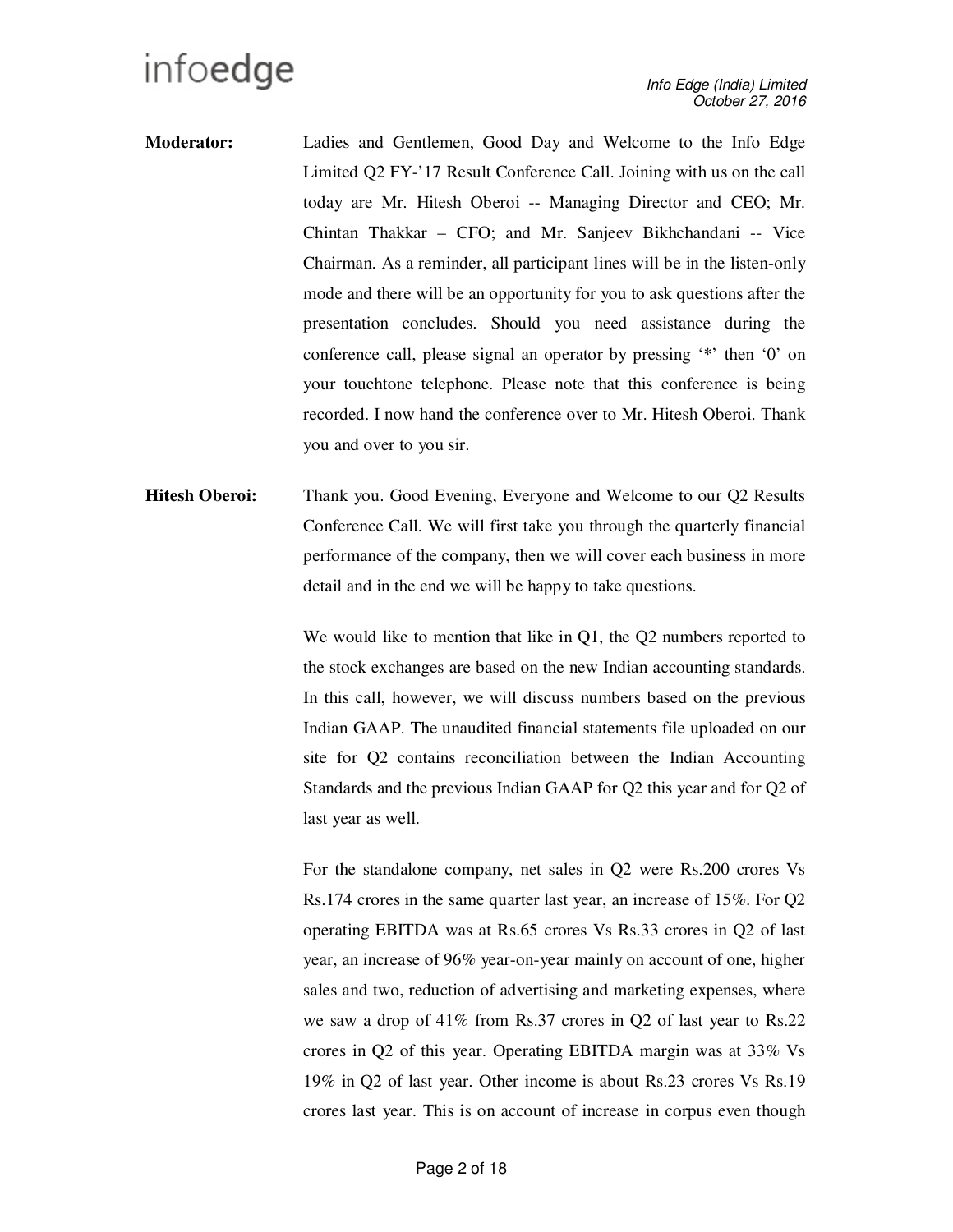interest rates have declined. PAT was at Rs.54 crores, up 59% and operating PAT was at Rs.39 crores, up 113% year-on-year. Operating PAT margin was at 19% Vs 11% in Q2 of last year. Deferred sales revenue was at Rs.205 crores as on 30<sup>th</sup> of September 2016 Vs Rs.172 crores as on  $30<sup>th</sup>$  of September 2015, it was at Rs.220 crores as of June 30th, 2016.

We will now cover the numbers by verticals: First, we will discuss the Recruitment business. All business wise numbers that we are giving out are management estimates and are not audited. In Q2 Y-o-Y Recruitment top line grew 13% to Rs.145 crores, I will elaborate on the reason for the same subsequently. EBITDA margins Y-o-Y in Recruitment were flat at 55%, in Naukri, which includes the Naukri Gulf and the First Naukri business. EBITDA margin Y-o-Y was flat at 58%. In Q2 in Naukri we added an average of 15,300 fresh CVs every day and the Naukri database grew to 48.7 million CV. Average CV modifications were at 248,000 per day in Q2 Vs 185,000 per day in Q2 of last year. In H1 we serviced 48,000 unique customers Vs 44,000 in H1 of last year, and in Q2 we serviced 37,500 unique customers Vs 34,000 unique customers in Q2 of last year.

In our 'Updated Investor Presentation' which we would be uploading subsequently on our website, we will henceforth be reporting Traffic share numbers from January 2016 onwards basis data from SimilarWeb Vs comScore earlier, this is on account of us switching our subscription to SimilarWeb around July 2016 for all of our businesses because SimilarWeb gives us lot more insights than comScore.

There is not too much of a difference in Traffic share for Naukri for overlapping months of Jan 2016 to June 2016 between SimilarWeb and comScore. As per SimilarWeb the share of traffic amongst the four job sites, for Naukri on Page View basis we were at 74% for the month of September 2016, this share was 77% on Desktop and 69% on the Mobile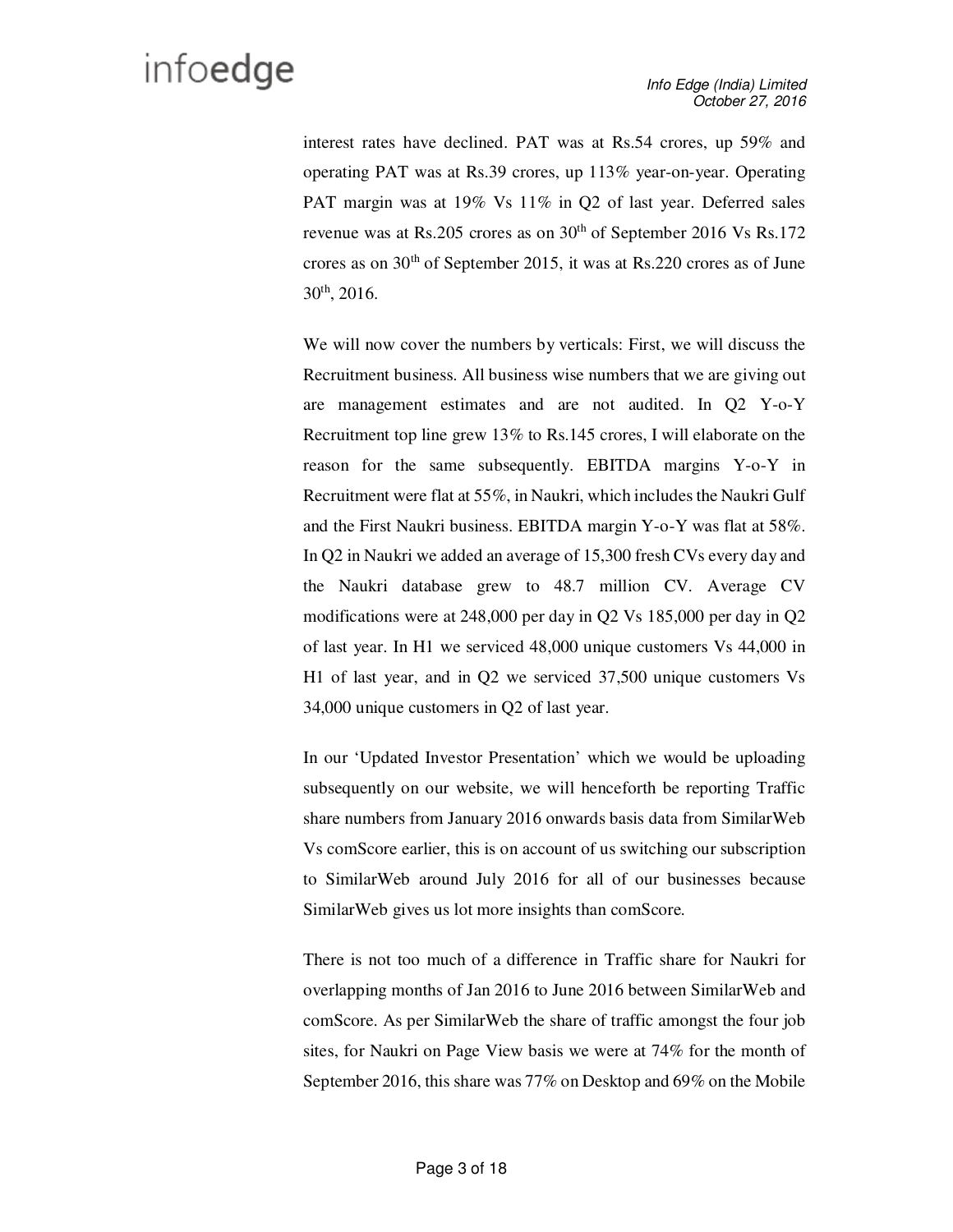Phone. On basis of time spent Naukri was at 73%, the Desktop share was 74% and Mobile share was 71%.

On the ground, we are not seeing any material change in hiring environment; however, in the middle of Q1 we changed our sales incentive policies in Naukri mainly to reduce discounting and crowding of sales at the end of the quarter. Such deferment, in our view resulted in growth percentage being slightly lower in the transition period. We expect this transition to complete over the next three or four quarters and we hope that it will result in better realizations from our customers in the long run; however, as a result of this transition we expect slightly lower collection growth in Q3 & Q4 of this year and possibly higher collection growth than normal in Q1  $\&$  Q2 of next year. Of course a lot will depend on how the change pans out in the marketplace.

We are seeing the slowdown on IT hiring in markets like Bangalore; however, for the timing this is getting compensated by the growth in non-IT sectors especially in markets like Hyderabad, Chennai and Mumbai.

Naukri Gulf business continues to face growth challenges in the Gulf market and has largely been flat. Of course as you know the Gulf region has been sort of slow because of low oil prices.

Moving on to the 99acres business: Top line in 99acres is up 16% yearon-year at Rs.32 crores in Q2. In Q2 99acres made an EBITDA level loss of about Rs.10 crores Vs Rs.16 crores in Q1 and Vs Rs.25 crores in Q2 of last year. In H1 the EBITDA loss in 99acres has declined to Rs.26 crores Vs Rs.60 crores in H1 of last year, mainly due to decreased advertising and higher sales. We continue to invest in product and user experience and will continue to invest in what we feel is needed to strengthen our leadership position. Collections in 99acres actually grew 23% this quarter over last year. Even for 99acres we have now switched to SimilarWeb and we are not using comScore anymore to major traffic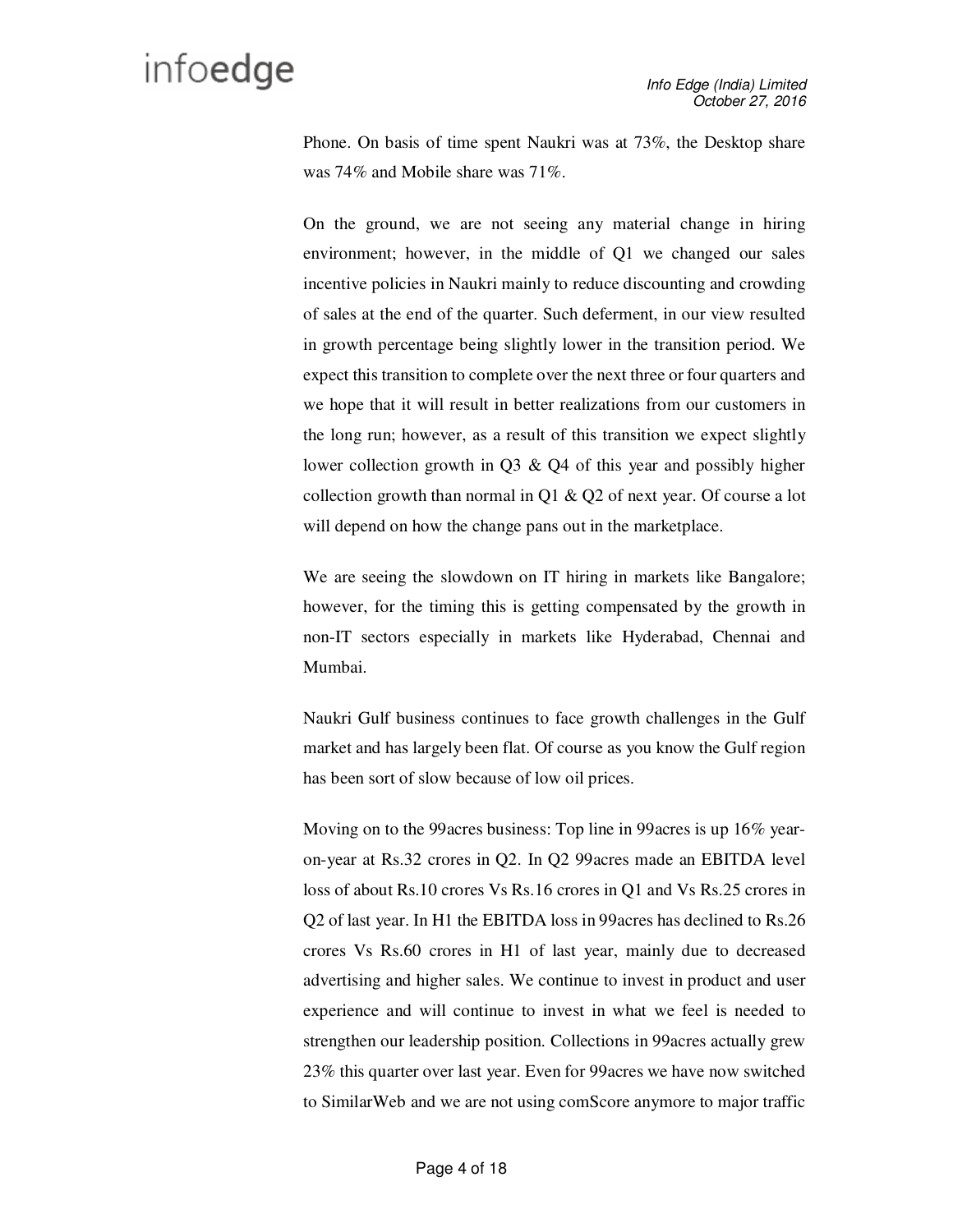share. Our traffic share amongst the four real estate sites for September 2016 as per SimilarWeb was 60% if you are going to take Page Views into consideration for 99acres and 49% if you were to look at time spent for the month of September. On Desktop we were at 63% in terms of Page View market share and 47% on time spent, and on the mobile we were at 47% in terms of Page View market share Vs 55% on time spent. When I say Mobile, here it does not include mobile app.

The real estate market however continues to be sluggish with demand for new homes being weak and unfinished project inventory overhang continuing in most markets. We continue to work with serious and viable players in the market whether it is developers or agents while continuing to improve our offerings and solutions which is helping us to grow our revenue and our traffic share. As mentioned earlier, losses in H1 were moderate Vs last year and we expect to have reduced cash burn in this financial year Vs FY-'15-16.

The Jeevansathi business also had a good quarter; net sales grew 30% year-on-year in Q2 and reached Rs.14 crores Vs Rs.11 crores in Q2 of last year. At the EBITDA level, we made a small loss of Rs.58 lakhs Vs loss of Rs.6.2 crores in Q2 of last year.

For the Shiksha business Q2 sales grew 17% to Rs.8 crores and we made a small profit at the EBITDA level of Rs.30 lakhs.

Moving on to our Strategic Investments: In Q2 we invested additional amounts; Rs.5 crores was invested in Happily Unmarried, Rs.6 crores in BigStylist and Rs.17 crores in Canvera. Over the last 8-months, we have advanced Rs.18.8 crores to Applect by way of a loan. The gross amount invested in external ventures was Rs.837 crores as of  $30<sup>th</sup>$  of September 2016. Some of these companies which we have invested in may require additional funding and we will look at these requirements on a case-tocase basis.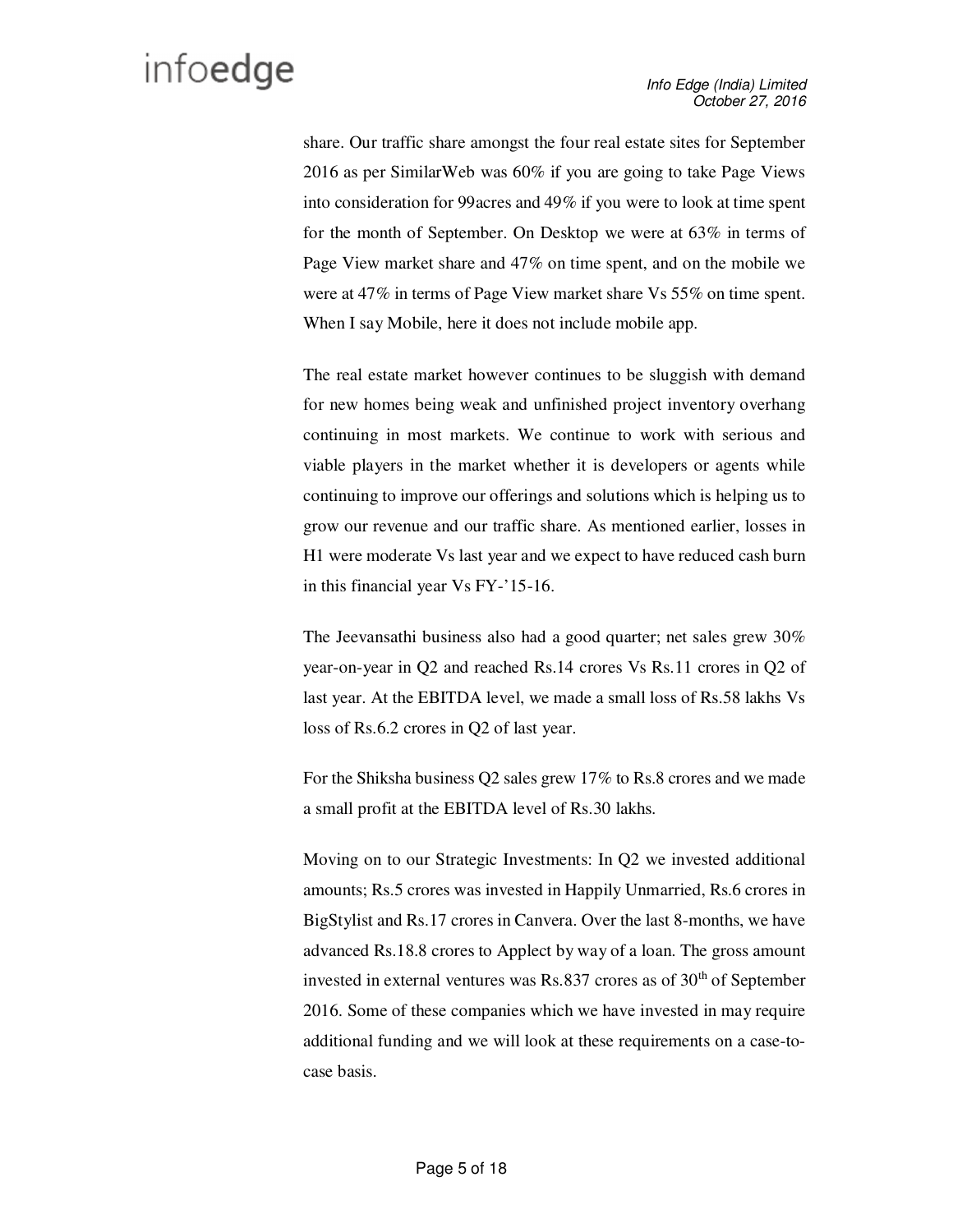I have sort of a few comments to make on the new accounting standards IndAS and on the reconciliation between the new AS and iGAAP. In Q2 revenue as per the IndAS Vs iGAAP is higher by Rs.10 crores. So the revenues higher as per the Indian Accounting Standards is Rs.210 crores and not Rs.200 crores primarily on account of recognition as revenue of amounts deferred at time of transition to IndAS. In other income Rs.20.9 crores is a non-cash charge pertaining to valuation of our investee company portfolio. Since IndAS requires valuations to be based on fair market value which in the case of private market companies is hard to determine such fluctuations may occur from time-to-time. The people cost under IndAS are higher due to ESOP charges which are again based on fair market evaluation of the ESOP. There is also a tax reversal of Rs.40 crores, which pertains to certain tax rulings and the result of the same are spelt out in Note-V to the financial results submitted to the stock exchanges, these have to do with ESOP primarily.

That is all from us. We are now ready for any questions that you may have. Thank you so much.

- **Moderator**: Thank you. We will now begin with the Question-and-Answer Session. The first question is from the line of Sandeep Agarwal from Edelweiss. Please go ahead.
- **Sandeep Agarwal**: Hitesh, I have a couple of questions: First, coming to the 99acres business, just wanted to understand structurally, when do you see this business scaling up because the real estate situation in NCR as of now looks very gloomy, we do not see any encouraging signs of any kind of improvement there. So how will you play this, will you focus more on developing your product in a much-much-much better way and developing the channel so that when growth starts coming in you are a bigger beneficiary of it. Or you have something else in the mind in this business to add on some other kind of services or something like that within this platform in the real estate side. Question #2, your comment on the Recruitment side of the business. So you are not seeing some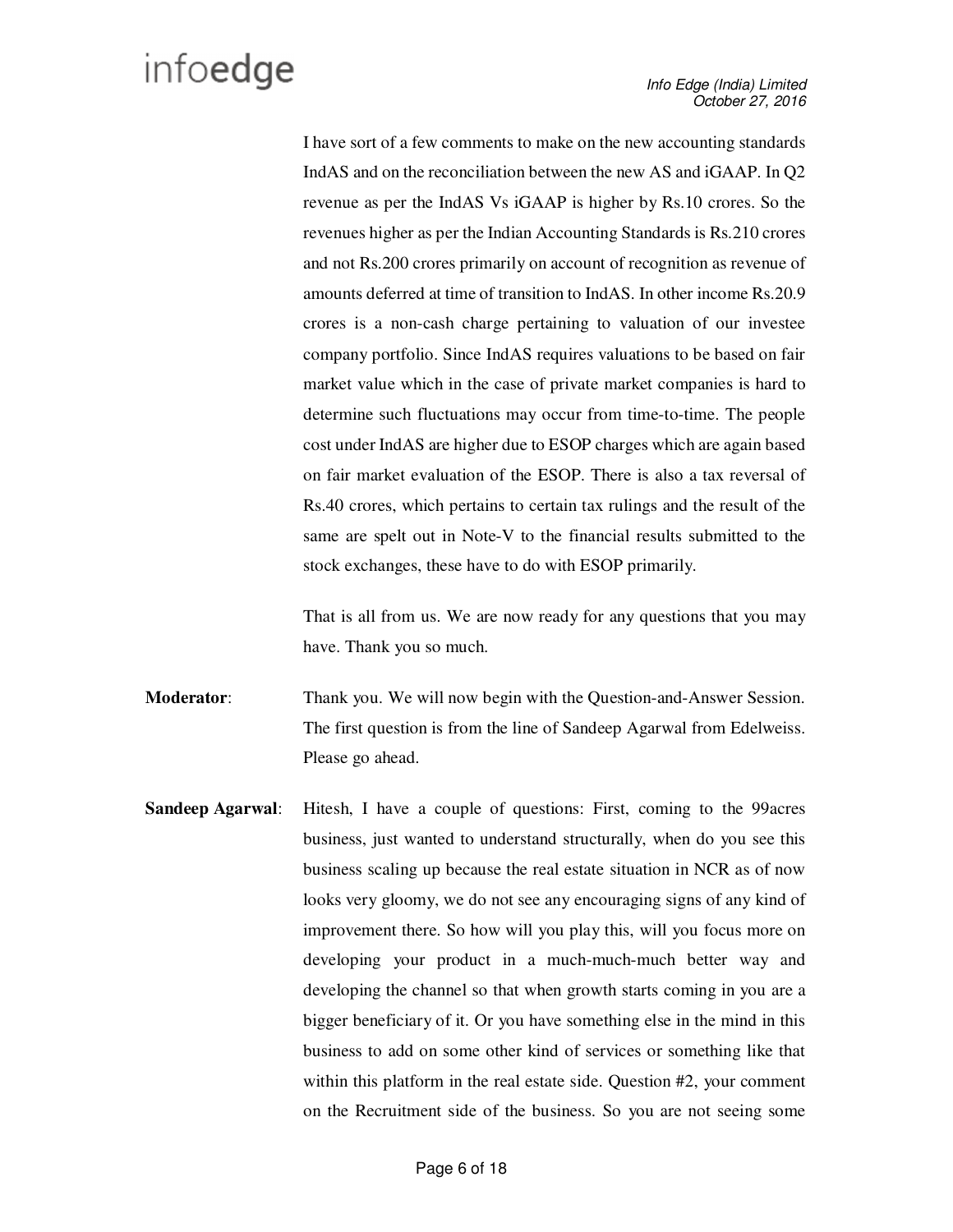slowing down of demand in the IT side. So you are telling this is based on what you are seeing some lower inflow of queries or very lower renewals, what kind of pressure you are seeing, which suggests that there is a lower demand of manpower. Finally, is the non-IT hiring gone up so significantly, it has been able to compensate for the IT portion slow down ?

**Hitesh Oberoi:** I will first take the question on 99acres. We are a very small part of the total spend on Real Estate Advertising even today, give or take a few may be 10% or 20% the Real Estate Advertising market in this country is at least \$500-\$600 million and we get maybe \$20 million a year from that. So we think it is possible for us to grow our business even if the market continues to be slow and that is what we are witnessing; we grew our collections by 23% in Q2 in a very-very slow market. So while other sort of media, other sort of areas are declining as far as real estate advertising is concerned we are still growing. We believe that we do not really need to add too many new services to our offering, what we need to do is execute better, offer more value to our customers, and if we are able to do that we can may be accelerate our growth rate from here on if the market gets slightly better. So, we are not looking at adding too many new services, we are certainly not looking at getting into transactions as far as real estate is concerned. Within real estate what we have also seen is that it is not just the new home market where we operate in, it is a resale market, it is a rental market and when new homes go down the resale and rental markets pickup a bit, when resale and rental go down new homes pickup a bit. So we need to sort of continuously improve our offering in all these areas to get a larger share of the spend and that is what we will continue to focus on at least for the next 3 or 4-quarters. Moving on to the question on Naukri, yes, we have seen slowdown in IT. We track our sort of revenue growth by segment also and there are certain markets like Bangalore which are primarily IT markets. So what we are seeing is a slight slowdown in our revenue growth in the IT segment and we are also seeing slight slowdown in our revenue growth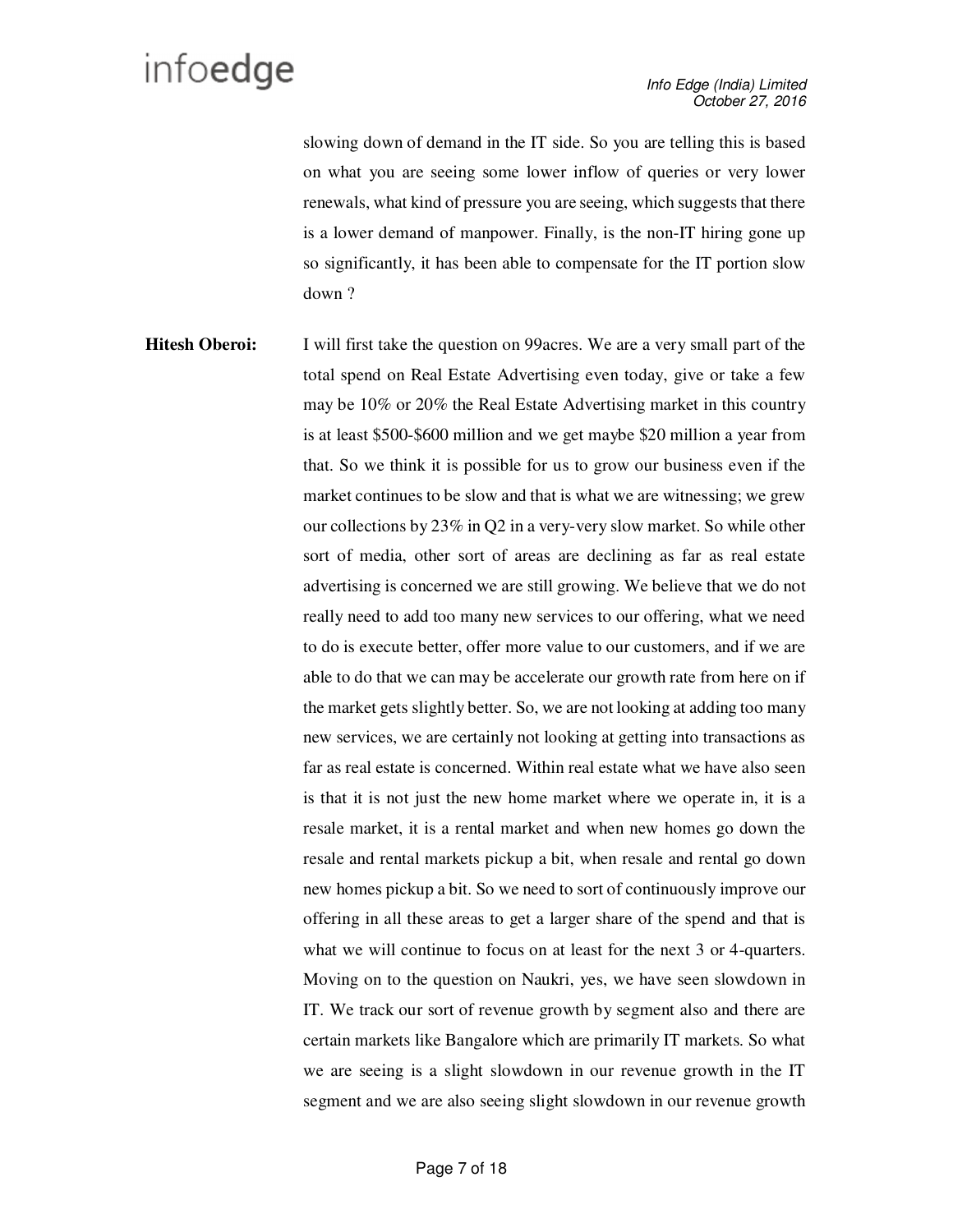in Bangalore; we had a great time in Bangalore for the last five or six quarters, revenue growth was actually higher than the national average for the last two quarters, Bangalore now has a revenue growth which is lower than the national average. On the other hand, we are seeing revenue growth accelerate for us or collection growth accelerate for us in markets like Bombay, Hyderabad and Chennai and even Delhi which are primarily mostly non-IT markets and that is also getting reflected in our MIS. "Will non-IT makeup for the slowdown in IT?" I do not know it will depend on the extent of the slow down in IT and how serious and deep their slowdown is. So far we are okay but going forward, time will tell.

- **Moderator:** Thank you. The next question is from the line of Ankur Rudra from CLSA. Please go ahead.
- **Ankur Rudra:** Could you highlight what was the growth again excluding Naukri Gulf?

**Hitesh Oberoi:** Naukri Gulf growth was like I said we have been facing serious pressure and it was flattish.

**Ankur Rudra:** So excluding Naukri Gulf, Naukri India growth which was I think ahead of 20% for the last few quarters, that must be in mid-teens now?

**Hitesh Oberoi:** Our Recruitment business were 13% and if you exclude Naukri Gulf may grew at 14-15% but like I mentioned we have also changed the way we incentivize our sales team. So what used to happen in the past is that we used to get a lot of bunching of sales towards quarter-end and because renewals used to come up at quarter end we used to end up giving higher discounts than what we wanted to our customers. So what we have done now is we have moved to a new system, where we have given more leeway to our sales team to close the sale. So we are not putting pressure on them to close their sales at quarter end. Now, this is resulting in some sales getting postponed into next month into the next quarter, but we are hopeful that in the long run this will benefit us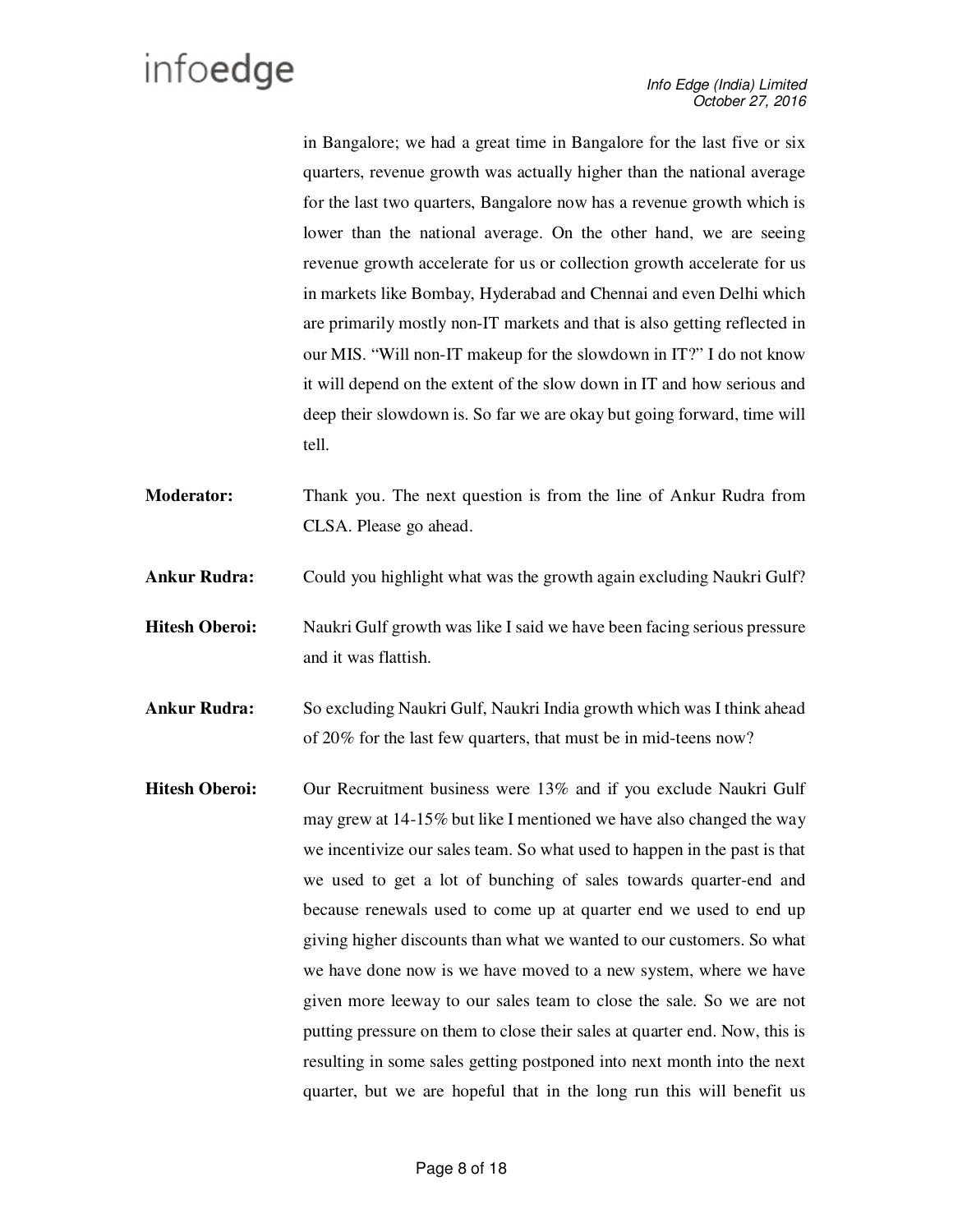because we will be able to improve our realizations. Now, as a result of this transition we are likely to see lower collection growth for the next couple of quarters especially till Q4 and we are hopeful that Q1 and Q2 of next year we will see better growth, because collections will move from Q4 into Q1 and Q2.

**Ankur Rudra:** This has been put in place from first quarter of this year or just from this quarter?

**Hitesh Oberoi:** No, from middle of O1 let us say.

- **Ankur Rudra:** Because we did see a bit of slippage from 4Q to 1Q this time, 1Q collection was stronger and then 2Q we have seen collections softness. The other question I had was in the Naukri business is your slowdown apparent in collections also because we saw the revenue slowdown, but do you also see that in your collections?
- **Hitesh Oberoi:** So we are seeing slowdown in collections but like I said it is mostly because the reasons I mentioned because what we incentivize the sales team is on collection growth.
- **Ankur Rudra:** The reason for you to change this policy focusing on trying to getting better pricing, is that because you see your market positioning improving especially after the acquisition of Monster or is it something else?
- **Hitesh Oberoi:** Not really, what has happened over time is often what happens in most B2B business is this that lot of the contracts come up for renewal at quarter-end right, and if you put pressure on the sales team to say, "Listen, you have to collect money" because like I said we incentivize on collections, they sort of end up over discounting to customers to get the payment or the cheque in before the  $31<sup>st</sup>$  of the month. So we wanted to break that cycle because when we did our analysis we realized that there was certain customers where we were sort of discounting more than we should be, but that was also happening because customers have figured out that you could get a discount at quarter-end. So we are sort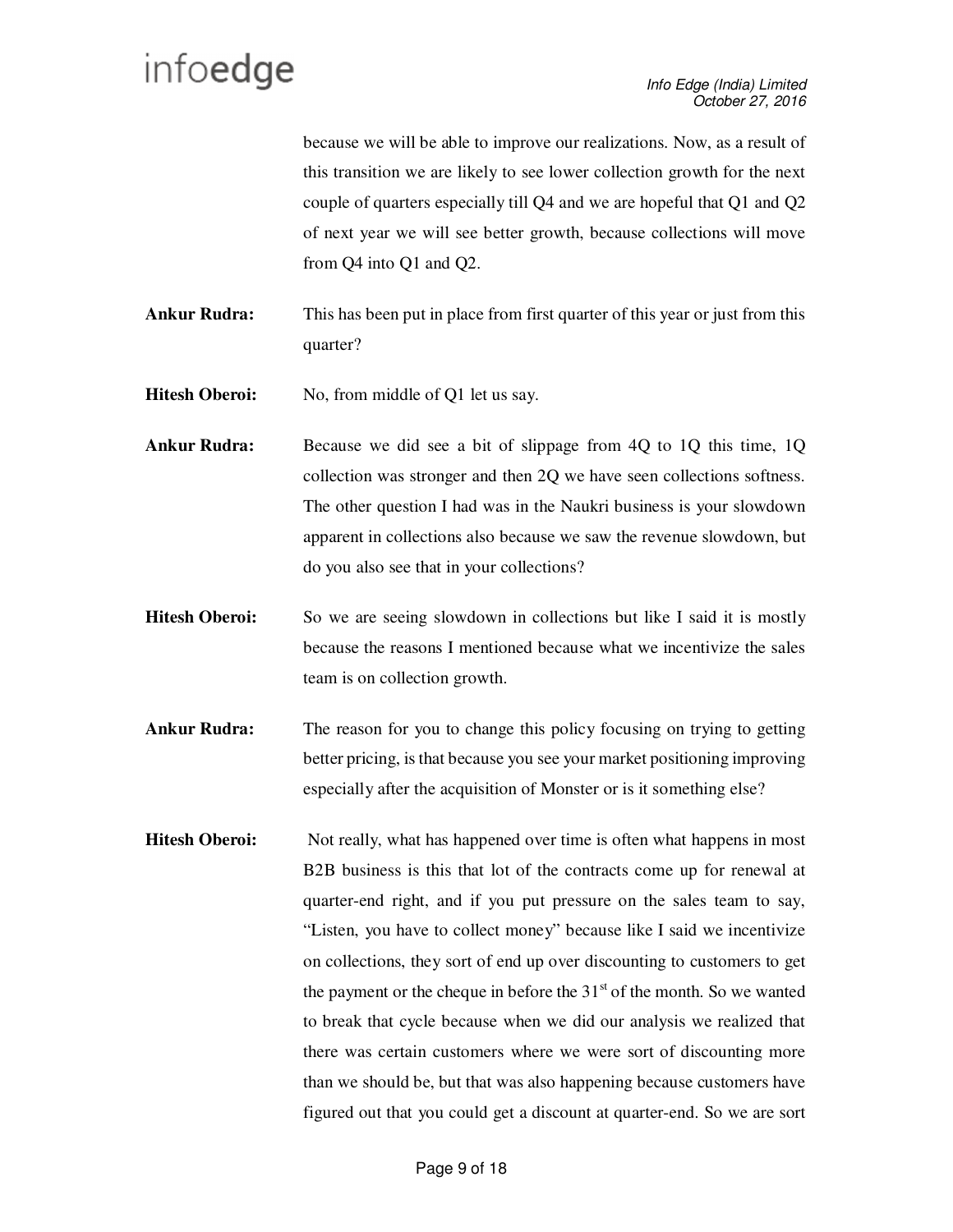of trying to break that cycle, we do not know whether we will be successful or not, but we are trying this time and that will result in some collections getting pushed out by a couple of months. So this will impact the next two quarters as well but hopefully Q1 and Q2 should be much better as a result of this next financial year.

**Moderator:** Thank you. The next question is from the line of Arya Sen from Jefferies. Please go ahead.

**Arya Sen:** Firstly, if you could give any color on Zomato what is happening over there, we have been talking about bringing down the burn rate, so what is the status as of now?

- **Sanjeev Bikhchandani:** Zomato burn continues to trend down, but as they have got more and more confident of achieving breakeven, they have decided, okay, fine, we can even decide to invest more in technology and products and other things and the Online Ordering business and we are comfortable on cash and therefore we can figure out when we want to breakeven. So they are currently validating on that, they could break-even in the next three-four months or push it by three-four more months. That is a matter of choice of strategy now. Of course, the company is comfortable on cash.
- **Arya Sen:** I think Hitesh in one of the TV interviews was mentioning that the burn rate has come down to ex level. What was that number and what is this investment on the delivery side that you are doing, what sort of?
- **Sanjeev Bikhchandani:** Company is not giving out specific numbers on the kind of investments they are trying to make, but burn is under \$1.4-\$1.5 million a month now and headed south if company does not invest further.
- **Arya Sen:** I think there was a mention of basically doing a lot on the delivery side. So any color on that, what is the plan?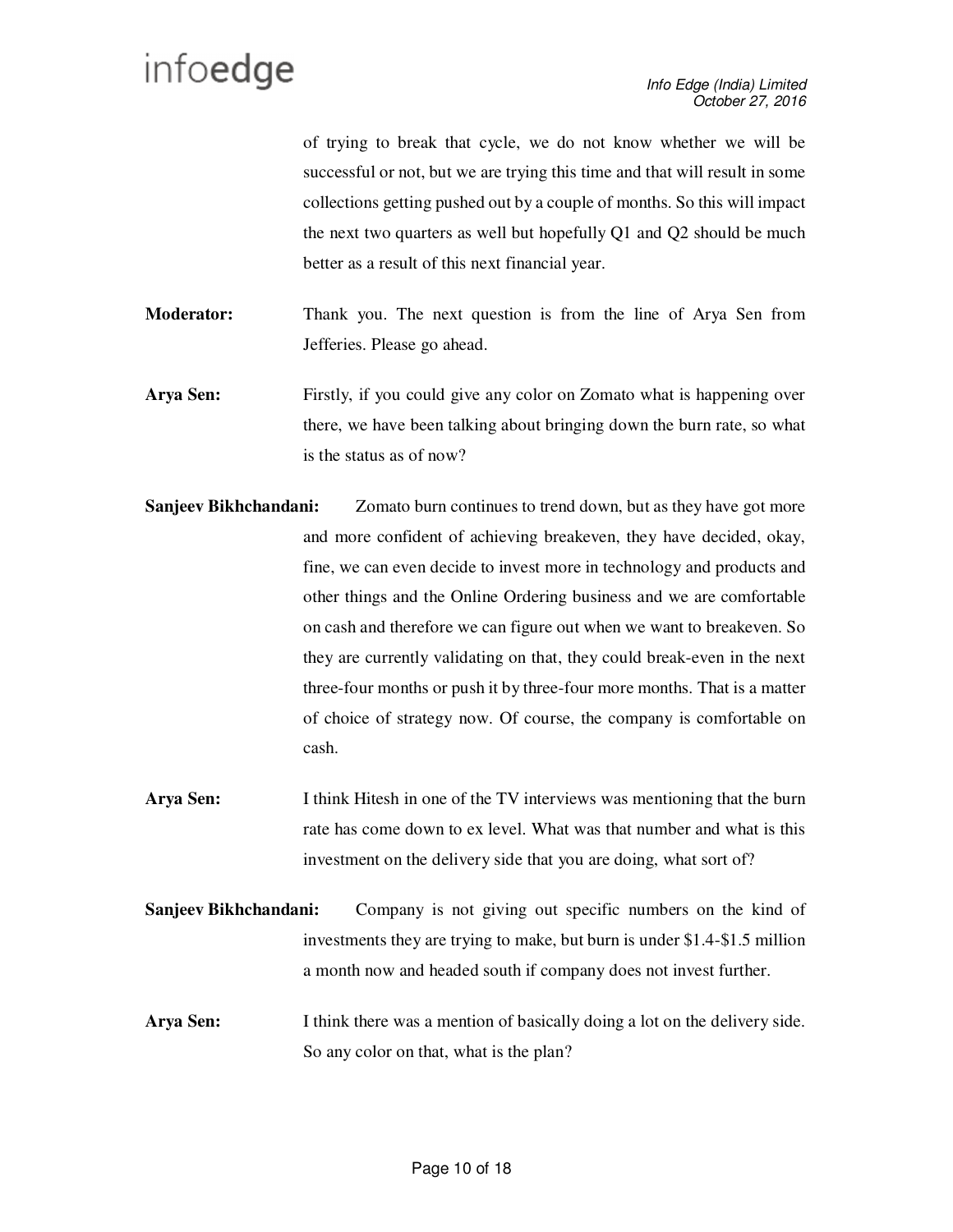- **Sanjeev Bikhchandani:** The Online Ordering revenue, Zomato does not deliver itself either restaurant delivers or Zomato's contracted party delivers, but 80% of the orders are delivered by the restaurants and about 20% of the revenue of Zomato is now from Online Ordering and that is growing really very-very fast and out of the 18 countries they are in the 14 countries they are focusing on Online Ordering just in three countries. So to grow to 20% this quickly is quite remarkable. The nature of investment that you make in Online Ordering is that you got to put some hardware into the restaurants, you got to pay for the wifi, you got to train the restaurant staff and then you wait for the orders to come in. So there is some upfront CAPEX, there is ongoing OPEX and then you make money a few months later on the orders, but the company is not putting up specific numbers on how much they are going to invest in Online Ordering in the coming days, but it does view Online Ordering as a strategic part of business.
- Arya Sen: When you say delivery was about 20% of revenue, this is 20% of India revenues or 20% of total revenues?

**Hitesh Oberoi:** In this month it is 20% of global revenue.

Arya Sen: Which are the three markets -- India and Dubai, is it?

**Hitesh Oberoi:** India and Dubai mostly as a small effort in Philippines.

**Arya Sen:** If you could repeat, I think 99acres you give a growth number for the quarter and you mentioned EBITDA loss of Rs.10 crores, is that right?

- **Hitesh Oberoi:** Yes, Rs.10 crores as per the old Indian GAAP, revenue growth was 16%, collection growth was 23%.
- Arya Sen: The data sheet that you put out is under the old GAAP, right?
- **Hitesh Oberoi:** Indian GAAP, correct.
- Arya Sen: Even on Jeevansathi you mentioned revenue growth of 30%.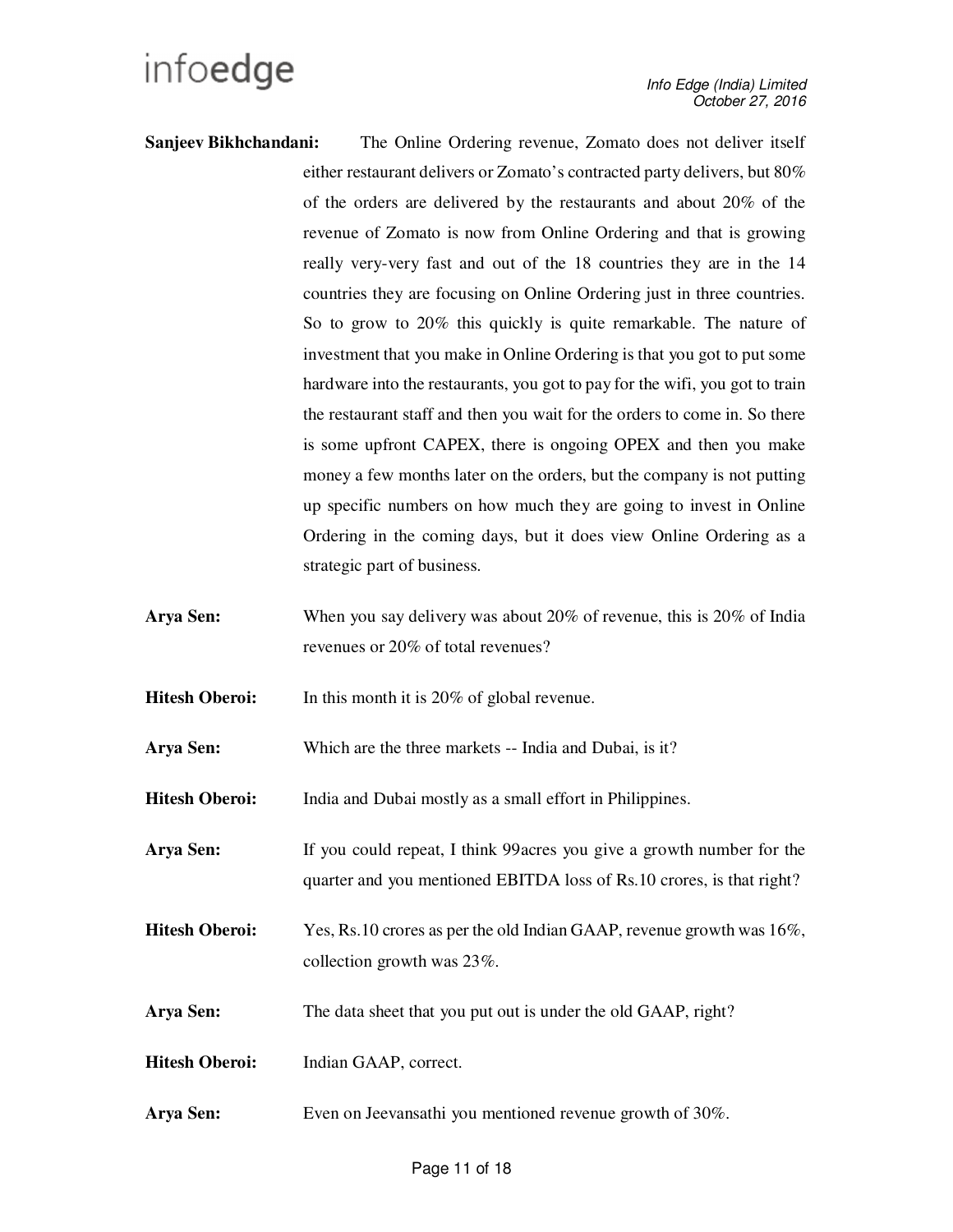**Hitesh Oberoi:** 30% yes, from Rs.11 crores last year to Rs.14 crores, YoY Numbers.

**Arya Sen:** Rs.58 lakhs was the EBITDA loss, right?

**Hitesh Oberoi:** EBITDA loss this quarter.

**Moderator:** Thank you. The next question is from the line of Ashish Chopra from Motilal Oswal. Please go ahead.

- **Ashish Chopra:** Just wanted to know, so Hitesh, you are mentioning that the collections may come down over the next couple of quarters before going up maybe in the first half of next fiscal. So the rationale being that the investments or the collections should normalize over a period of time. Is that the right understanding?
- **Hitesh Oberoi:** The renewals are getting pushed out a little bit, right, so let us say we had a base of Rs.110 crores last year for Q2, just to give you an example these are not exact real numbers and Rs.30 crores out of that came in the last 1-week or 10-days of the quarter, so we are now telling the sales team that listen, you can go slow on these renewals, they do not have to renew them this quarter if you can get a better deal. Now, what will happen as a result is that renewals will get pushed out. So the September renewal may go into October or November and so on. So what is likely to happen is that over the next 2-3 quarters most renewals will get pushed out and specially in the Q4 of this year because Q4 is our biggest quarter from a collections stand point and they will go into Q1 and Q2 of next year. So what got pushed out in the Q1 of this year is going into Q2, what got pushed out in Q2 will go into Q3 hopefully, and what got pushed out in Q3 will go into Q4, and what got pushed out in Q4 will go into Q1 and Q2. So we are likely to see lower growth in terms of collections for the next couple of quarters and hopefully higher growth than what would have been otherwise the case in Q1 and Q2 of next year.

Ashish Chopra: So this is the effort in Naukri per se, not in 99 acres?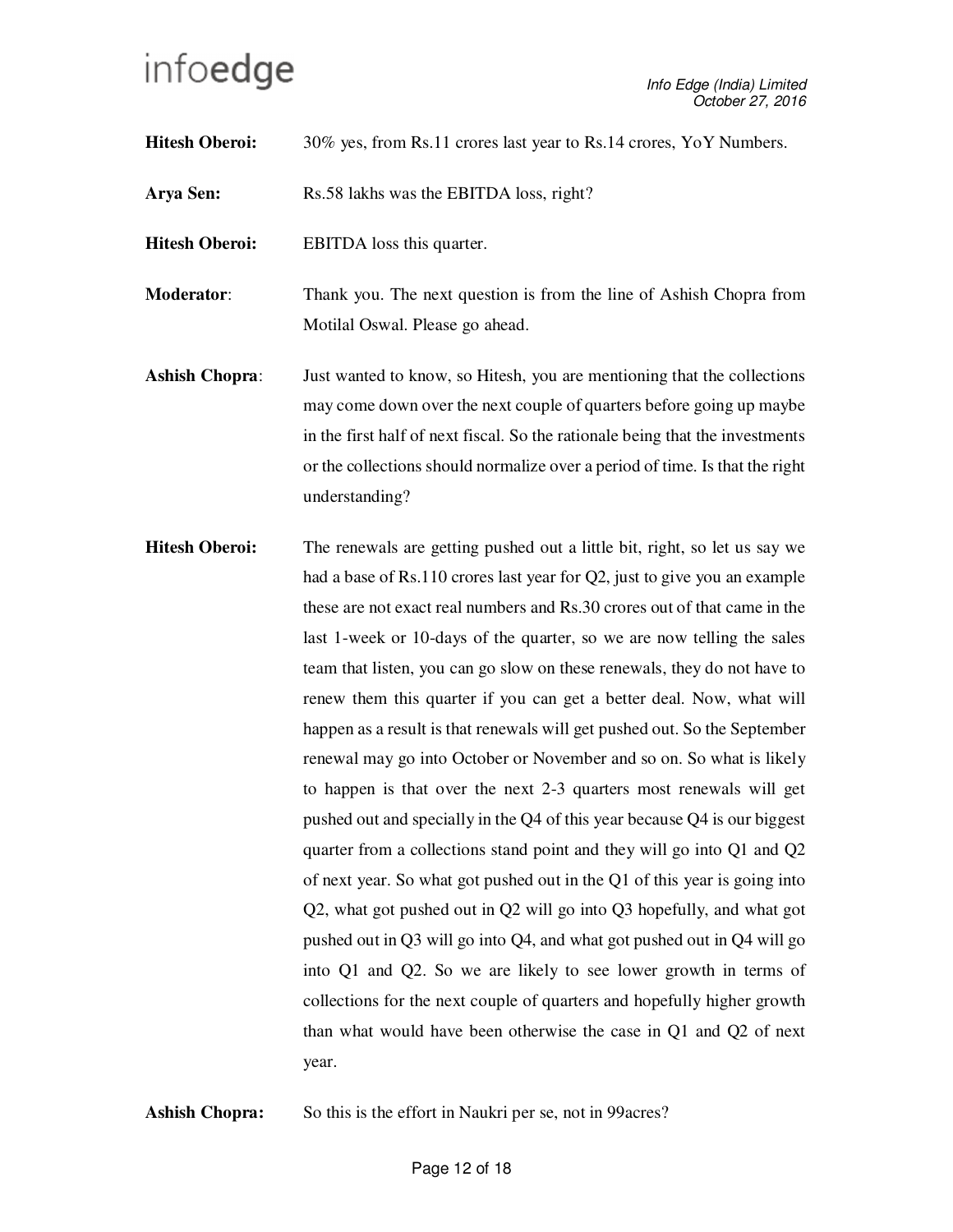**Hitesh Oberoi:** Yes, this is only in Naukri.

- **Ashish Chopra:** The non-cash loss on the investment for Ind AS, so which investments would this pertain to?
- **Chintan Thakkar:** So we have this entire portfolio of all the companies that we have invested, it is very complex because this is as per the new Indian Accounting Standard, some of the instruments we are supposed to take it at a fair value. Now the complexity is that we have investment in first of all multiple companies, even in one company at multiple point in time we would have multiple instruments that we might have used equity or a preference capital or an optionally convertible or optionally convertible redeemable kind of preference share. So there is a huge calculation but what happen essentially is that there is a similar calculation that happened as on  $31<sup>st</sup>$  March 2015,  $31<sup>st</sup>$  March 2016 and 30th September 2016. Now, there are some notional gains that got booked on '15 and '16 and there is some amount of notional loss that has come for this first 6-months. Just to add to this complexity some of the inherent working let us say the other interest rates because interest rates are changing, the fair valuations would change, and if that happens then the notional gain or notional loss that gets booked, right, this is the notional loss coming out of notional gain booked in earlier years as per this new accounting standards.
- **Ashish Chopra:** So, just if I understand this right, these are the accounting technicalities spread across the broader portfolio of investments rather than pertaining to anything?
- **Chintan Thakkar:** As per old accounting standard, you will not see this gap that you are talking about Rs.20 crore, right, it is only in the new accounting and it is a notional, it is a non-cash one-item only.
- **Moderator:** Thank you. The next question is from the line of Shalin Kumar from UBS Group. Please go ahead.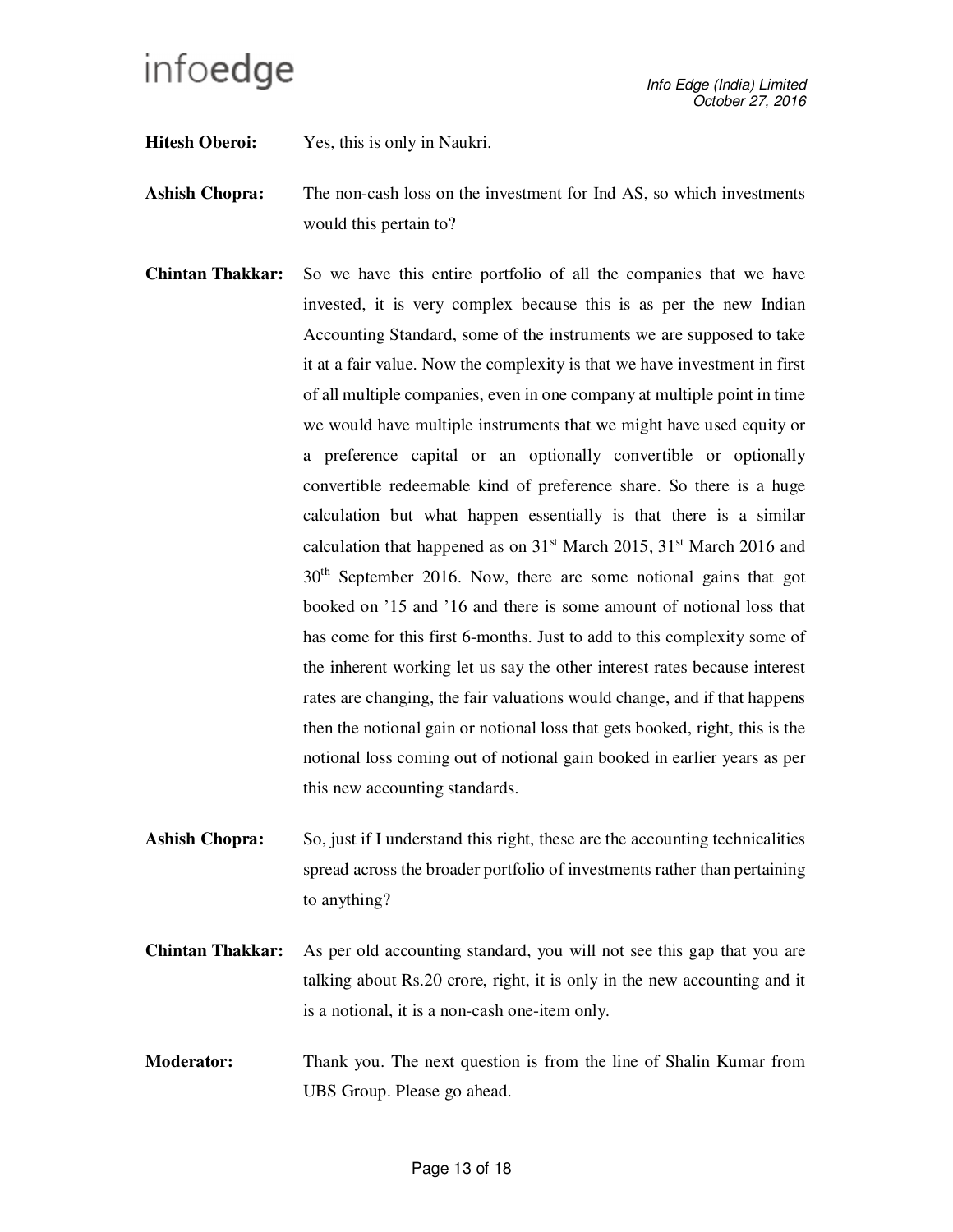- **Shalin Kumar:** Just wanted to understand, Naukri revenue growth a little more deeper. If I see your Naukri revenue growth may comprise of three elements primarily like one could be pricing, the other could be your new customer, and the third could be existing customer, where you will be providing additional revenue or additional logins, right. So where are we seeing the pressure -- is it the pricing or the new customer and what could be your roughly break up if you can give some idea on that?
- **Hitesh Oberoi:** So we are not seeing any pressure except for in IT and in fact in the other parts of the business are doing better than last year. When we normally sort of grow at 15-16%, typically we get about 5% from new customers, we get about 3% or 4% from price hikes and we another 7% or 8% from higher volume, right, which is basically upgrades, selling more products to the same customer or selling higher volume to the same customer. That is what happens normally. What we have seen in the past when things slow down, everything slows down, so that is because most of them are indexed to the economy, so when the economy slows down, people do not upgrade, you do not have enough new companies setting up shop, and you are unable to take price hikes either or when the economy starts looking up you are able to get all three, but this is typically what happens when you are good at 15-17-18% p.a. As I told you we added about we worked with 44,000 companies last year in H1 this year, we worked with 48,000, so we got about 10% volume growth, but because a new customer typically enters at lower price point, that translates into about 5% value growth, to give you a sense.
- **Shalin Kumar:** Hitesh, is this is there also a possibility that customer maybe looking some other means of hiring apart from Naukri or is there a possibility of cheaper medium…?
- Hitesh Oberoi: Customers obviously they use multiple channels because we do not think we are more than 25-30% of hiring for most companies, right, so even in the segment where we are strong is not as if a customer that we are able hire all their people through Naukri, may be small companies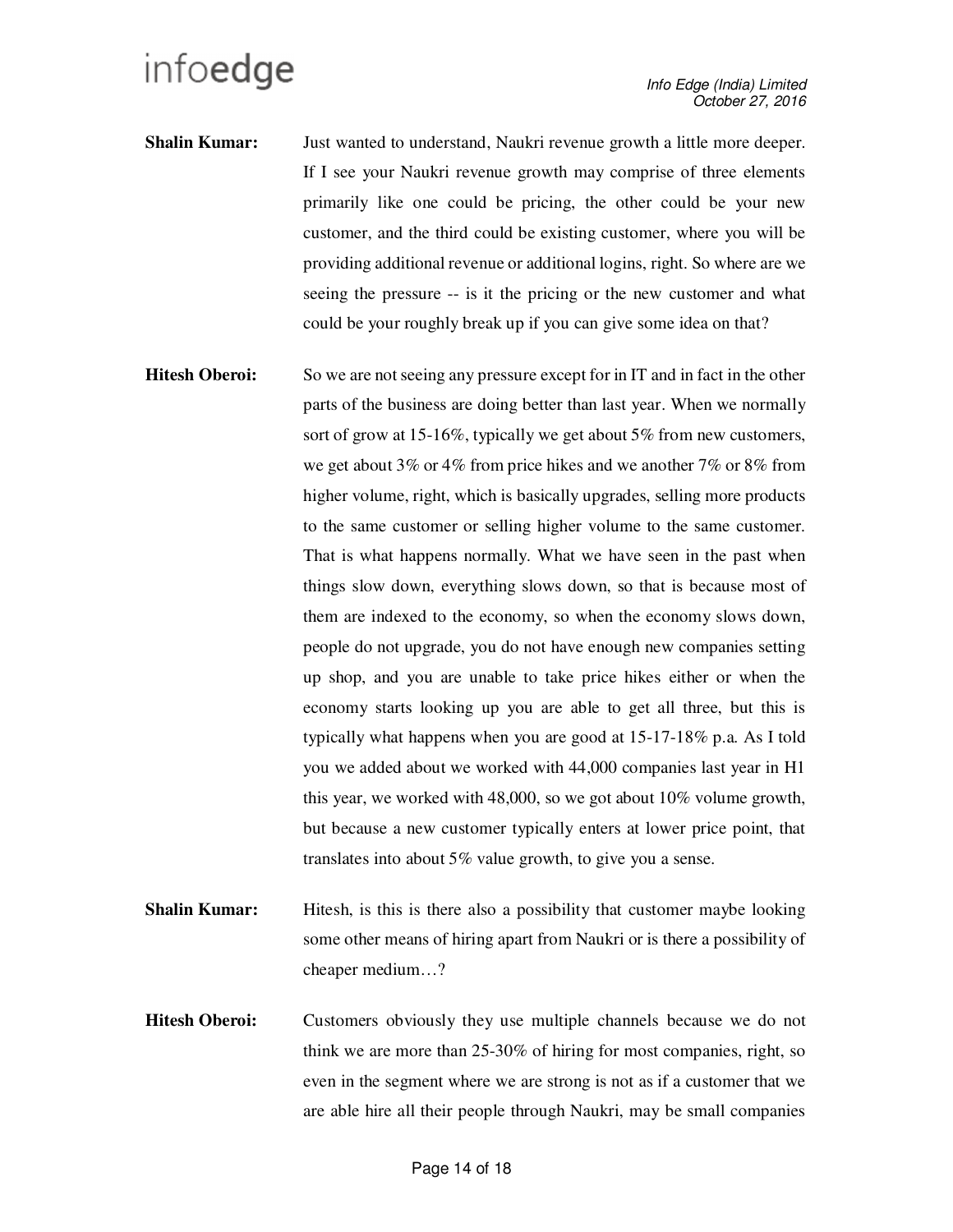are, may be mid-sized companies are, but definitely not large companies and they often end up using multiple channels, so they have referral program, newspapers still get some ads, they use their own websites, they use recruitment firms, even our competitors like Monster and Shine and Timesjobs, LinkedIn, so there are sort of all kinds of players out there which companies use, it is just that we happen to be the largest sort of game in town and they are able to do a lot more hiring through us than they are able to do through some of the other sources they use. But yes there is lot of scope for improvement for us like I said for most large companies we are less than 25% of all hiring. So there is scope for us to sort of improve our product, improve our platform, improve our delivery to get a larger share of that sort of wallet.

- **Shalin Kumar:** Hitesh, can you also give some color on the other value-added services like CSM, assisted search, how they have grown, and what would be their contribution to the Recruitment business?
- **Hitesh Oberoi:** It is still very small, but we are very happy with the traction we are seeing specially in CSM, we launched a 'Pro Version' which is mostly meant for recruitment firms and that version is doing well, we have had about 300-400 companies switch to CSM Pro, they have given up what they were using till now and switch to our software but there is still a lot of work to be done on product, we are also thinking about launching an 'Enterprise Version', which is mostly meant for mid-sized companies sometime in the next few months. We see this as a good opportunity, but we have to execute well, because this is something which is new to us. We have so far been selling a data-base product which is very easy to sell and very easy to understand. This is more of an enterprise sale, this is a Cloud-based solution, the sale cycles are longer, but if we are able to build this business and if we are able to lock in our customers, we will have sort of ecosystem play and not just in a small Naukri play. So, we see a good opportunity in this segment and we are doing well; we have 1500, 1600 customers in total for the lighter version, about 300-400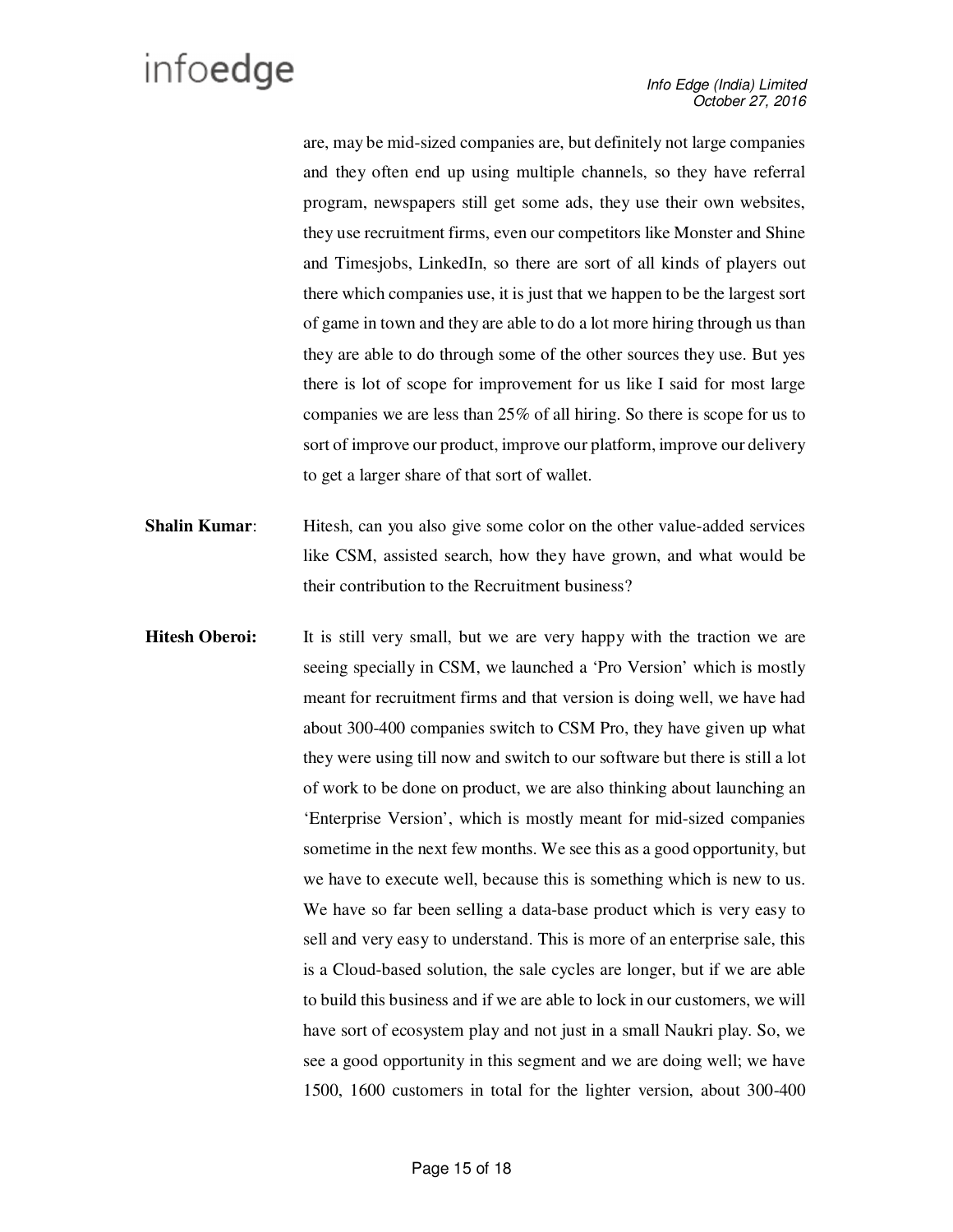customers with the Pro Version, and we have to launch an Enterprise Version. So who knows, in 3 or 4-years if we are able to get 5000-6000- 7000 customers at a reasonably higher price point, it could become a good revenue stream but it is still very early days. We also have a referral hiring product which is a smaller product compared to CSM. The addressable market does not seem to be as large. It is also slightly more difficult sale, but that is also generating reasonable revenue. So these two products we are confident of that if we deliver well on both products and the go-to-market strategy, the Cloud portfolio which is what where these two sort of fall in, can become a new and important revenue stream for us.

- **Shalin Kumar:** Would you like to give any kind of guidance for the rest of the year specifically for Naukri growth?
- **Hitesh Oberoi:** What I can tell you is that we cannot give guidance because specially we have so many sort of variables, like I said, we have changed incentive policy, the market is also sort of changing a little bit, but anecdotally what we hear like I told you is that IT markets are slowing down and they are slower than last year, but non-IT markets are picking up at least in parts, we are hoping that the slowdown in IT will be compensated by the growth in non-IT or the higher growth in non-IT even going forward, but let us see what happens.
- **Shalin Kumar:** We saw a good jump in margin this quarter and that is primarily because of your lower A&P spend which was earlier primarily for 99acres. So can we sustain this kind of spend and this kind of growth?
- **Hitesh Oberoi:** In 99 acres we are seeing lower competitive intensity compared to last year and we are seeing our growth rate also pickup compared to what it was for the last few quarters. So if the market for real estate continues to improve, if interest rates go down further, for example, and our market share keeps increasing like it has been for the last few months, things will get better, but who knows, if competition becomes very aggressive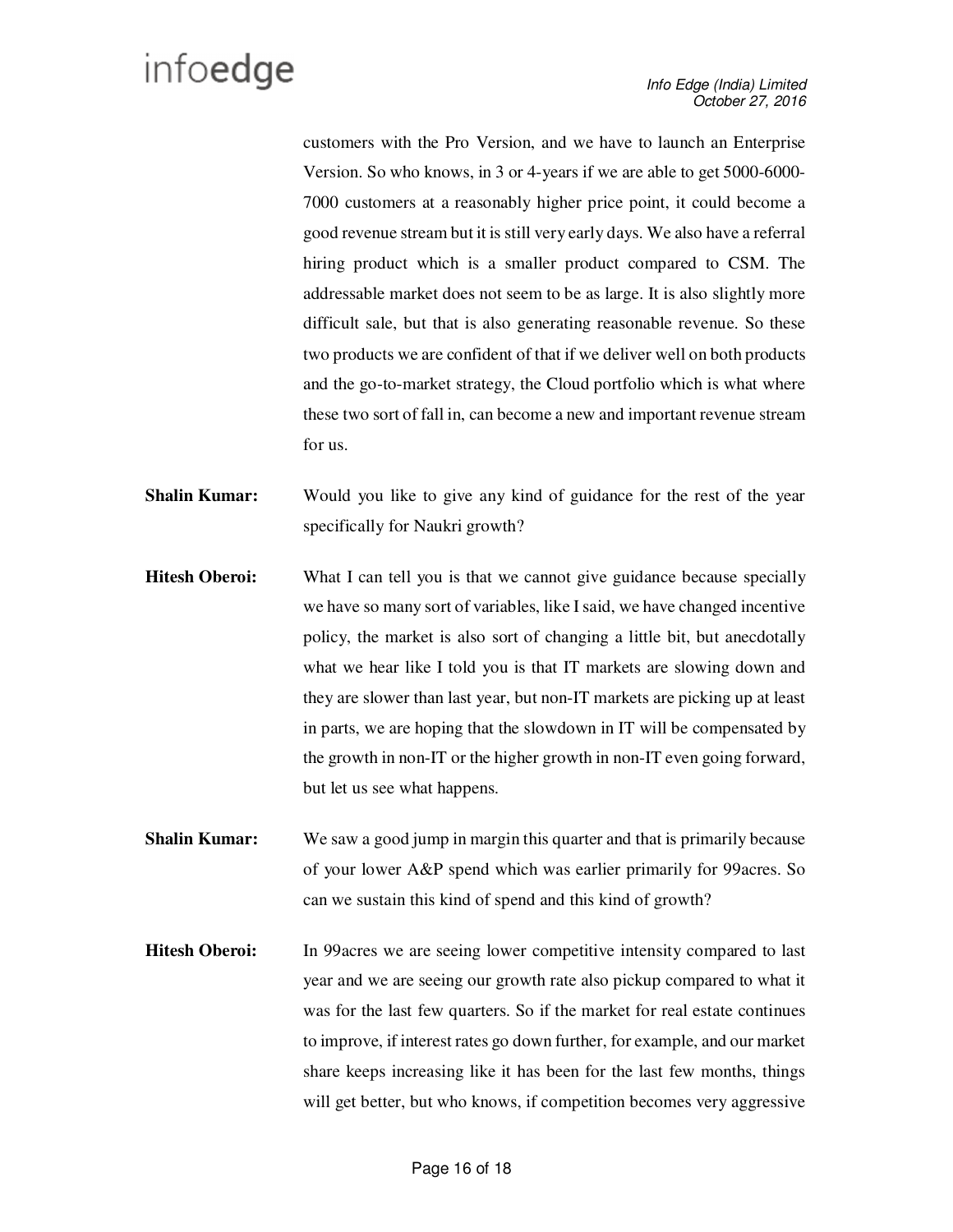once again we will be forced to respond. In Jeevansathi, we brought down our ad spend and we improved our revenue growth, but there could also be an opportunity for us to sort of spend a little more in the next few months to gain market share and we could do that. So it is possible that at Jeevansathi we may spend actually more than what we spent in the last few months to get higher growth and to gain market share.

- **Moderator**: Thank you. The next question is from the line of Miten Lathia from HDFC Mutual Fund. Please go ahead
- **Miten Lathia**: Actually just was thinking about the 99acres revenue growth. Is it primarily coming out of newer customers or out of mining the same customers better basically being able to sell same stuff at a better price to the same customers?
- **Hitesh Oberoi:** So we are not really focusing on adding too many new customers right now in 99acres especially on the broker side. On the developer side, we are open to adding new customers, because that is the smaller list, because this growth is primarily coming from one sort of higher realizations from our listing prices; and two, by having sort of people advertise on our site for a longer period than earlier. So, for example, in Builders, you advertise projects, they can buy a subscription for one month or three months or six months. So, if they decide to advertise the same project for longer, we make more money. On listings which are mostly sold to brokers for resale or rental advertising, we have sort of successfully upped our realizations from brokers and builders.
- **Moderator** Thank you. The next question is from the line of Ankur from CLSA. Please go ahead.
- **Ankur Rudra:** If I look at your Naukri JobSpeak Index, it has been a bit volatile in the last three months, it has seen a very sharp decline in July, then picked up a bit in August and then sort of 5% up in September, but if I look at the three months rolling average carries down to single-digit growth. So